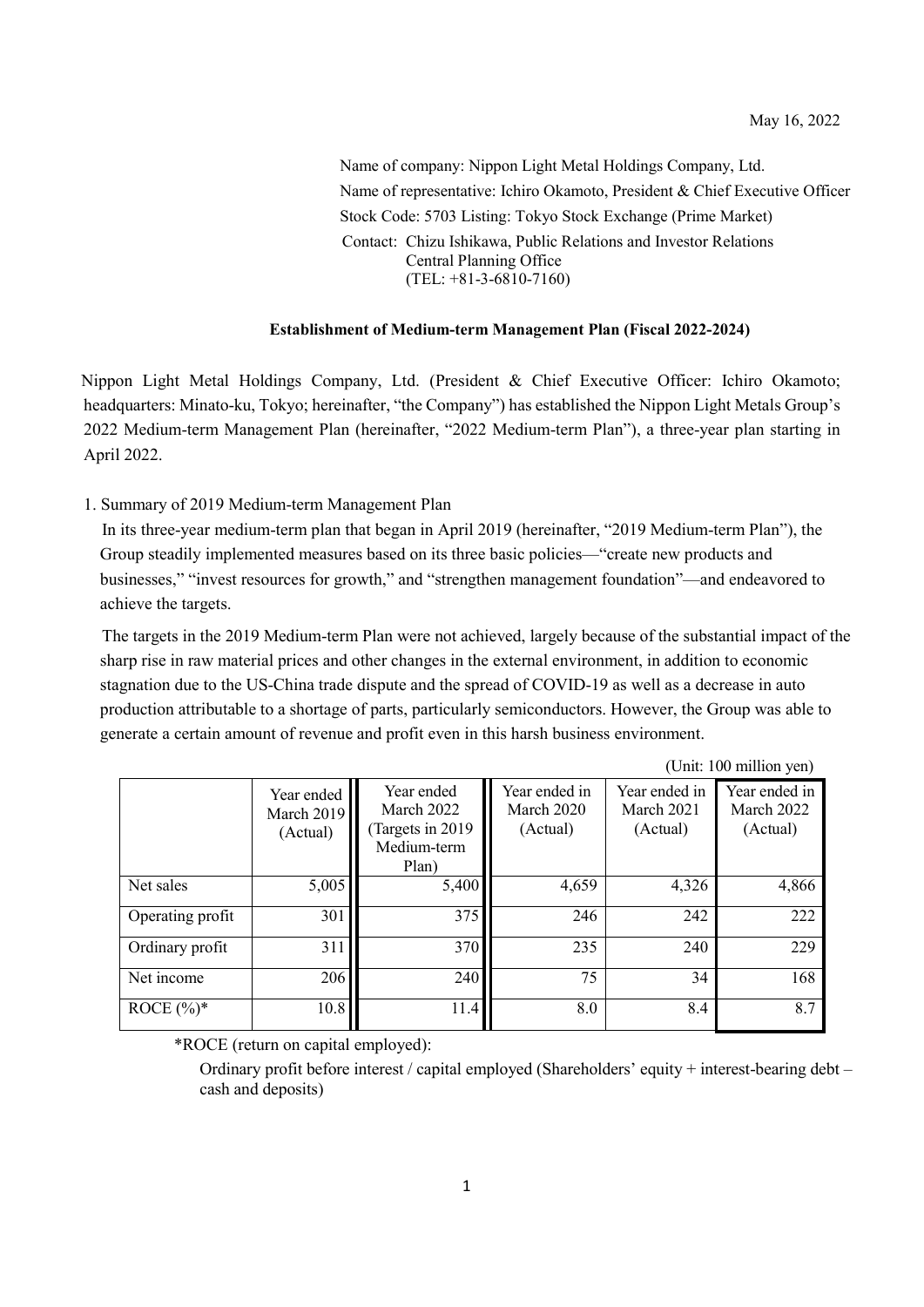In terms of the sediment measures at Amehata Dam to address the flood damage in the areas around Amehata Dam that occurred during the 2019 Medium-term Plan's duration, the emergency measures (construction of an embankment) and short-term plan (dirt removal plan for fiscal 2020-2021) are generally being carried out in line with the plans. Reserves for future sediment measure costs were posted during the 2019 Medium-term Plan. During the 2022 Medium-term Plan as well, the Group will steadily implement sediment countermeasures in cooperation with the related organizations, with the safety of local residents as our main priority.

In addition, we take very seriously the series of incidents related to the notice of the revocation of JIS certification at some of the Group's business sites. We have established measures to prevent any reoccurrence with the awareness that this is a serious issue for the Group.

# 2. Overview of Nippon Light Metal Group's 2022 Medium-term Management Plan

Before devising the 2022 Medium-term Management Plan, the Company revised the Nippon Light Metal Group's management policies as guidelines for long-term initiatives, and while carrying on the spirit that has been the foundation of our management policies thus far, the Company defined its management philosophy and basic policies anew in light of the Group's material issues and initiatives addressing these issues as society and customers' needs diversify in a changing social environment.

Given this, the Company established the following basic policies as the guidelines for medium-term initiatives in the 2022 Medium-term Management Plan, with the awareness that raising the Group's corporate value by balancing the responsibilities of creating the value that customers seek and responding to social issues such as carbon neutrality is the Group's most important issue.

We call the guidelines for both of these initiatives the Basic Policies for Sustainability Initiatives, and aim for sustainable growth for the Group.

# (1) Basic policies

- a. Provide products and businesses that contribute to the creation of social value
	- Provide products and businesses that satisfy customers' needs
		- ・In growth areas such as eco-friendly cars and lithium-ion batteries, we will offer products and businesses that meet customer needs and expand sales globally, including the start of production of auto-related parts in the US.
	- Provide a range of products and businesses throughout the overall supply chain lifecycle
		- ・In addition to creating and implementing our own aluminum resource cycle utilizing Group infrastructure, we will provide products and businesses that contribute to the creation of social value to achieve carbon neutrality by 2050.
	- Strengthen the Group collaboration system to solve social issues
		- ・After providing these products and businesses and creating social value, strengthen the Group's collaboration system further and reallocate management resources, as well as consider utilizing external resources.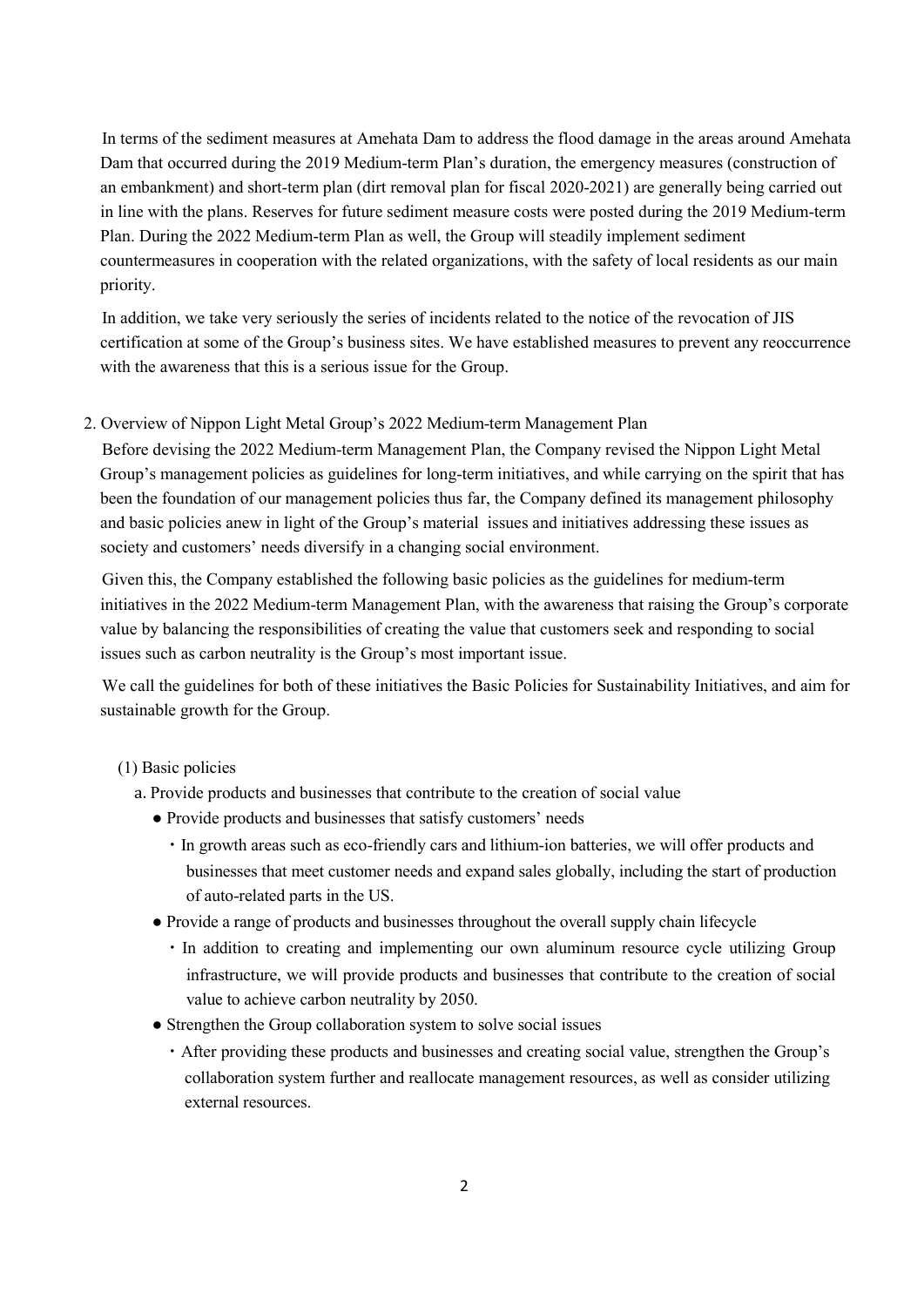- b. Strengthen management foundation
	- Thorough quality compliance (restoring social trust)
		- ・The group is working proactively to establish measures to prevent reoccurrence of the inappropriate actions related to JIS certification, including reforming the organizational culture. In addition, we will accept the results of the investigation carried out by the Special Investigation Committee with all humility and strive to restore the trust that has been lost.
	- Top priority on safety and thorough compliance
		- ・We will take initiatives aimed at achieving zero-accident operations and measures to raise compliance awareness.
	- ●Response to carbon neutrality
		- ・In order to achieve carbon neutrality by 2050, we will take initiatives aimed at reducing greenhouse gas emissions by 30% compared to 2013 levels by 2030, and also disclose information on the risks and opportunities that climate change poses for the Group's business, based on recommendations from the Task Force on Climate-related Financial Disclosures (TCFD).
	- HR expansion, appointments and education to improve sustainable corporate value
		- ・As an HR strategy supporting improvements to sustainable corporate value, we will take initiatives in hiring, employee assignment, education and other areas, as well as promote diversity and inclusion.

### (2) Management indicators

a. Financial indicators

In the 2022 Medium-term Plan, the Group will build a profit foundation that will be less susceptible to the external environment and aim for a corporate structure that can secure profit in the 30-40 billion yen range on a stable basis.

|                  | Year ended March 2022<br>(Actual) | Year ending March<br>2023 (Forecast) | Final year of 2022 Medium-<br>term Plan, Year ending March<br>$2025$ (Reference)* |
|------------------|-----------------------------------|--------------------------------------|-----------------------------------------------------------------------------------|
| Operating profit | 22.2 billion yen                  | 20 billion yen                       | Over 30 billion yen                                                               |

\*This figure indicates the Company's approximation at this point, and is not a target that the Company aims to meet.